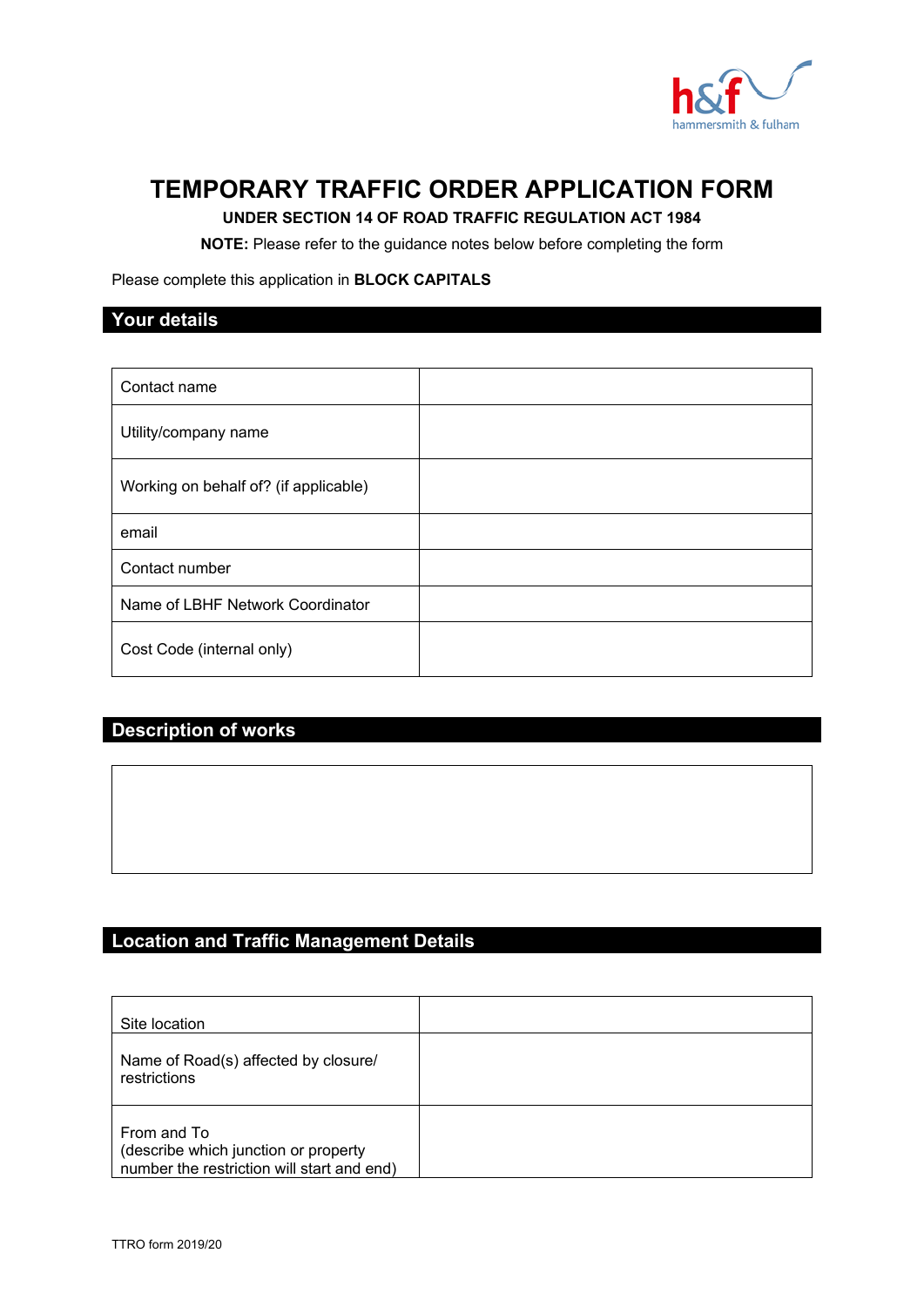

| Describe the type of traffic order<br>required: i.e. road closure, diversion of<br>vehicular or pedestrian traffic, suspension<br>of bays or traffic / parking restriction,<br>banned movement, speed, weight or<br>width limit etc. |  |
|--------------------------------------------------------------------------------------------------------------------------------------------------------------------------------------------------------------------------------------|--|
| Diversion Route (if applicable)<br>Please state the diversion route whilst<br>works are undertaken; please do not state<br>'refer to TM plans'                                                                                       |  |

# **Dates and Duration of works**

| <b>Total Duration of Works (Dates</b><br>from and to)                |                                        |       |  |  |  |
|----------------------------------------------------------------------|----------------------------------------|-------|--|--|--|
| Back-up dates, for crane<br>operations only, see guidelines<br>below |                                        |       |  |  |  |
|                                                                      | <b>Stages of Works (if applicable)</b> |       |  |  |  |
|                                                                      | Location                               | Dates |  |  |  |
| Stage 1                                                              |                                        |       |  |  |  |
| Stage 2                                                              |                                        |       |  |  |  |
| Stage 3                                                              |                                        |       |  |  |  |
| <b>Diversion Route for each stage</b>                                |                                        |       |  |  |  |
|                                                                      | <b>Diversion Route</b>                 |       |  |  |  |
| Stage 1                                                              |                                        |       |  |  |  |
| Stage 2                                                              |                                        |       |  |  |  |
| Stage 3                                                              |                                        |       |  |  |  |

## **Declaration**

*I hereby certify that all the information I have given in this application is correct and I undertake to conform to the under mentioned conditions.* 

Signed: **Dated: Dated: Dated: Dated:**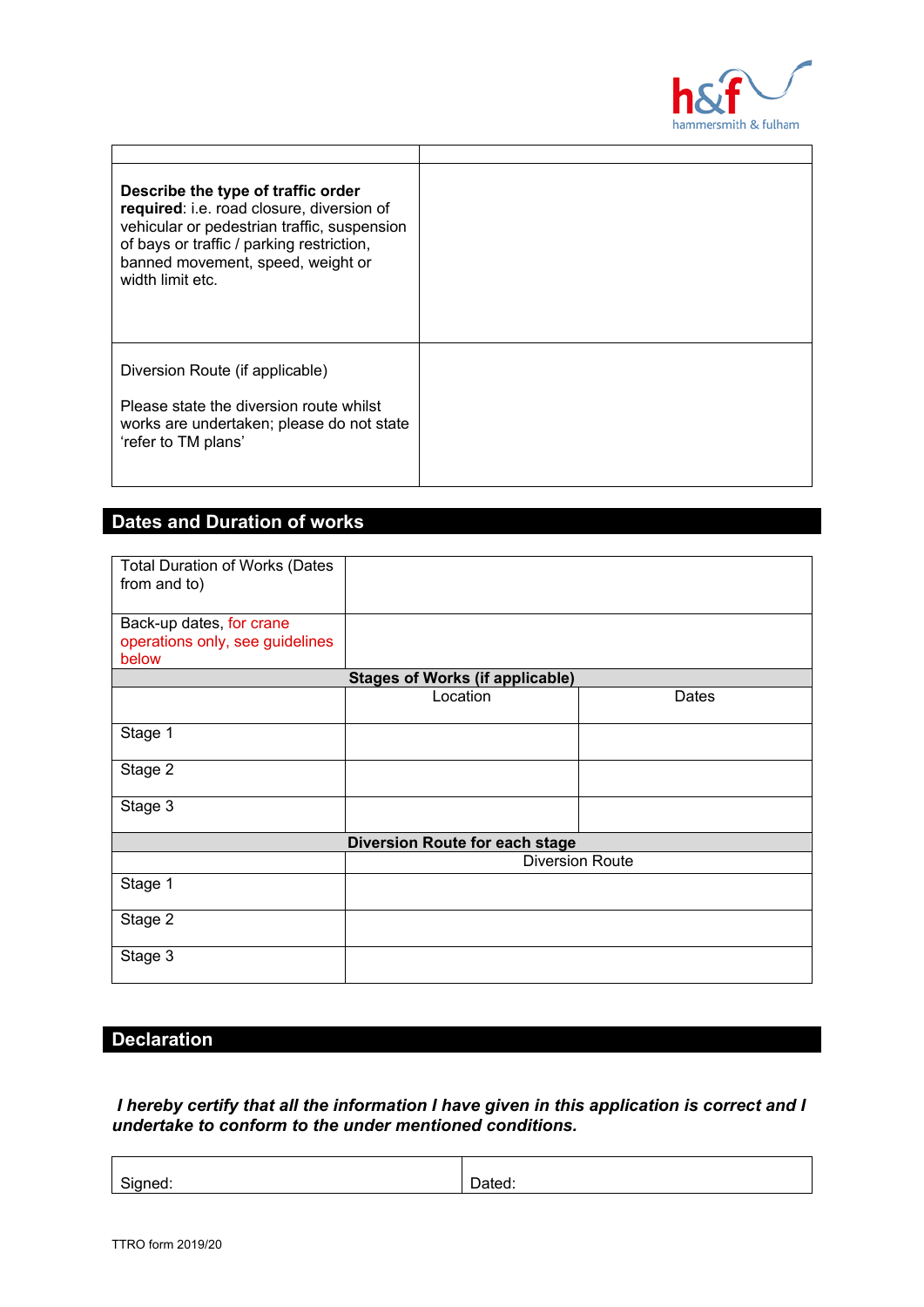

## **Guidance Notes**

### **Please note the additional requirements for this application:**

- You must submit your application at **least 6 weeks** in advance of your intended start date.
- You must provide a **Traffic Management Plan** of the location which indicates the limits of any temporary restrictions/ prohibitions.
- You must provide a **diversion plan** if applicable.
- You must make payment within **10 days** from receipt of invoice.
- Applications that do not meet the above criteria's will not be processed

#### **Submitting your application form**

- Your completed form and associated plans must be emailed to [traffic.orders@lbhf.gov.uk](mailto:traffic.orders@lbhf.gov.uk) and to [londonpermitscheme@lbhf.gov.uk](mailto:londonpermitscheme@lbhf.gov.uk)
- A member of the Network Management team will assess your application and make a decision. They may contact you to discuss your application and/or arrange a site meeting.
- A member of the Traffic Orders team will issue you with a traffic order reference number. Once Network Management have confirmed approval, an invoice requesting payment will be sent.
- Your dates are not guaranteed and are subject to coordination of other activities on the highway.

#### **Back-up dates**

Back-up dates are only given for Crane Operations. We understand that for various reasons crane operations cannot always be carried out on the date scheduled therefore we allow alternative back-up dates for your convenience. Back-up dates cannot be used in addition to the planned operational date(s).

#### **Parking Suspensions**

Traffic Orders do not cover parking bay suspensions. If you require bay suspensions or relocation of any disabled bays to enable your works to be carried out, then you must also contact the Parking suspension desk on 02087533328 to arrange this.

#### **Emergency Works**

If you require an emergency order, please email the Traffic orders team at [traffic.orders@lbhf.gov.uk](mailto:traffic.orders@lbhf.gov.uk) and Network Management at [londonpermitscheme@lbhf.gov.uk](mailto:londonpermitscheme@lbhf.gov.uk)